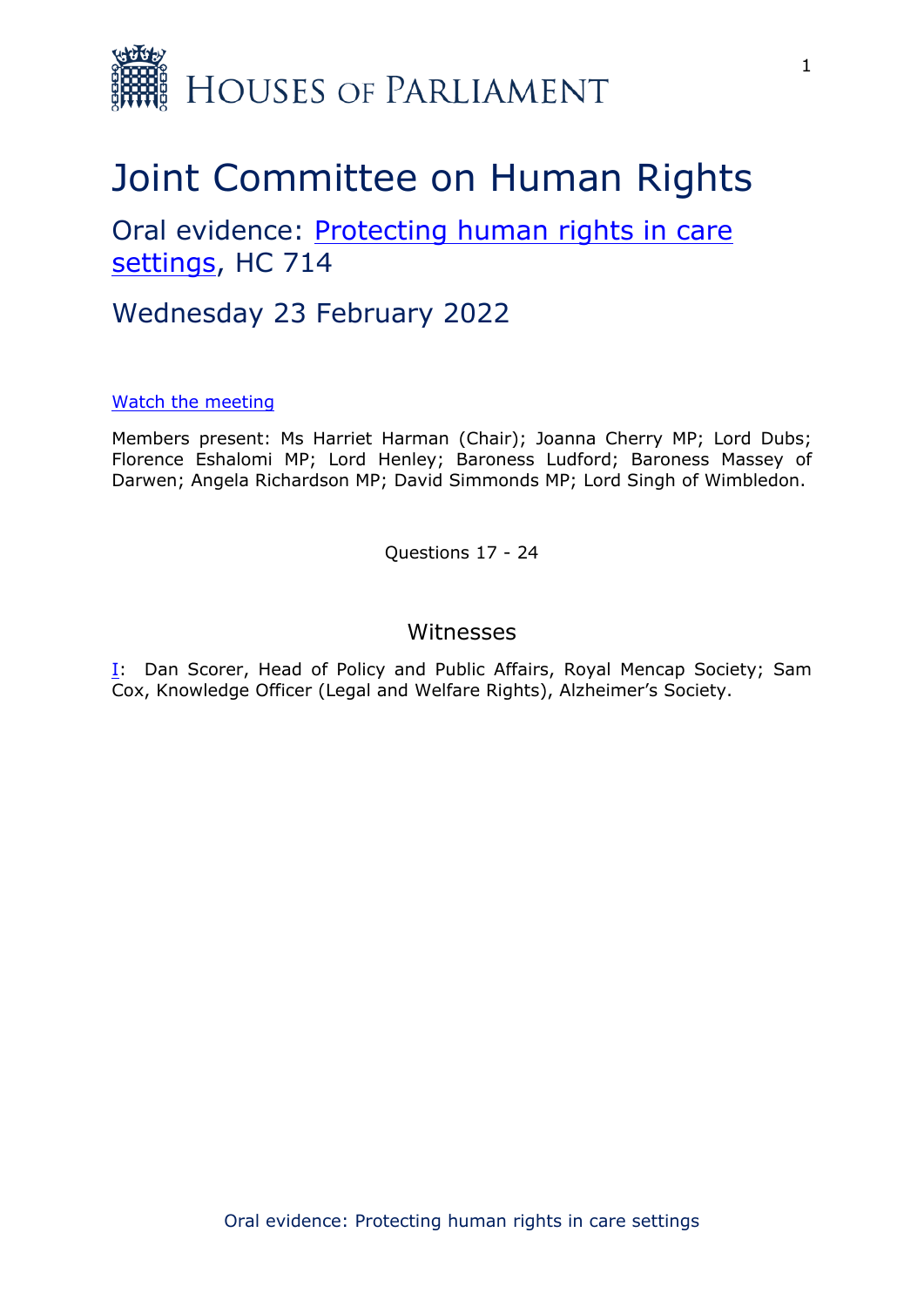

## Examination of witnesses

Dan Scorer and Sam Cox.

Q17 **Chair:** Welcome to this session of the Joint Committee on Human Rights. This is the second evidence session of our inquiry into protecting human rights in care settings: that is, the rights of residents in care. Today, our session will focus on matters connected to capacity and mental health. We all feel very grateful indeed—in particular, this was accentuated during the Covid crisis—for the work that goes on in residential care homes, but we also have to look at the rights of residents of care homes. That is what we are looking at in this inquiry.

We have previously heard evidence from families of residents who have found themselves not able to visit residents in care homes. That pertains to the human right of the right to family life. We also heard from a safeguarding expert and organisations that provide support to people in care. We have two panels of witnesses today who are giving evidence to our committee, which is half members of the House of Commons and half members of the House of Lords.

After this inquiry, we will do a report that will be published to the House of Commons. Should we feel that any changes in the law are necessary to protect the rights of residents in care homes, we will probably have a legislative opportunity. If the Government bring forward their change to the Human Rights Act, that will provide us with a legislative opportunity to bring forward new rights and put to Parliament the proposal for new rights for those in care homes, should we feel that they need to be spelt out in primary legislation. We have a report forthcoming, but also possibly a legislative opportunity in the pipeline, so we are very grateful to our two panels of witnesses this afternoon.

The first is Dan Scorer, who is head of policy and public affairs at the Royal Mencap Society, which, as people will know, is an organisation that supports people with learning disabilities, providing services, information and advice. Thank you very much for joining us, Dan, with all your expertise that you bring. Similarly, a very well-known, long-standing and important organisation is the Alzheimer's Society, and we are grateful to Sam Cox, who is responsible for legal and welfare rights at the Alzheimer's Society, which, as well as providing direct services, provides information to people affected by dementia, funds research and campaigns for change. Thank you for joining us, Sam.

I will start with the first question. We are looking at things this afternoon through the prism of the issue of human rights. Lack of access to adequate care can amount to a violation of the positive obligation that is on the state to secure the right to life under Article 2 of the European Convention on Human Rights and of the right to health under Article 12 of the International Covenant on Economic, Social and Cultural Rights.

To what extent do people with dementia or people with learning disabilities and or autism face difficulties accessing treatment, diagnosis and specialised care in a way that could be construed as impinging on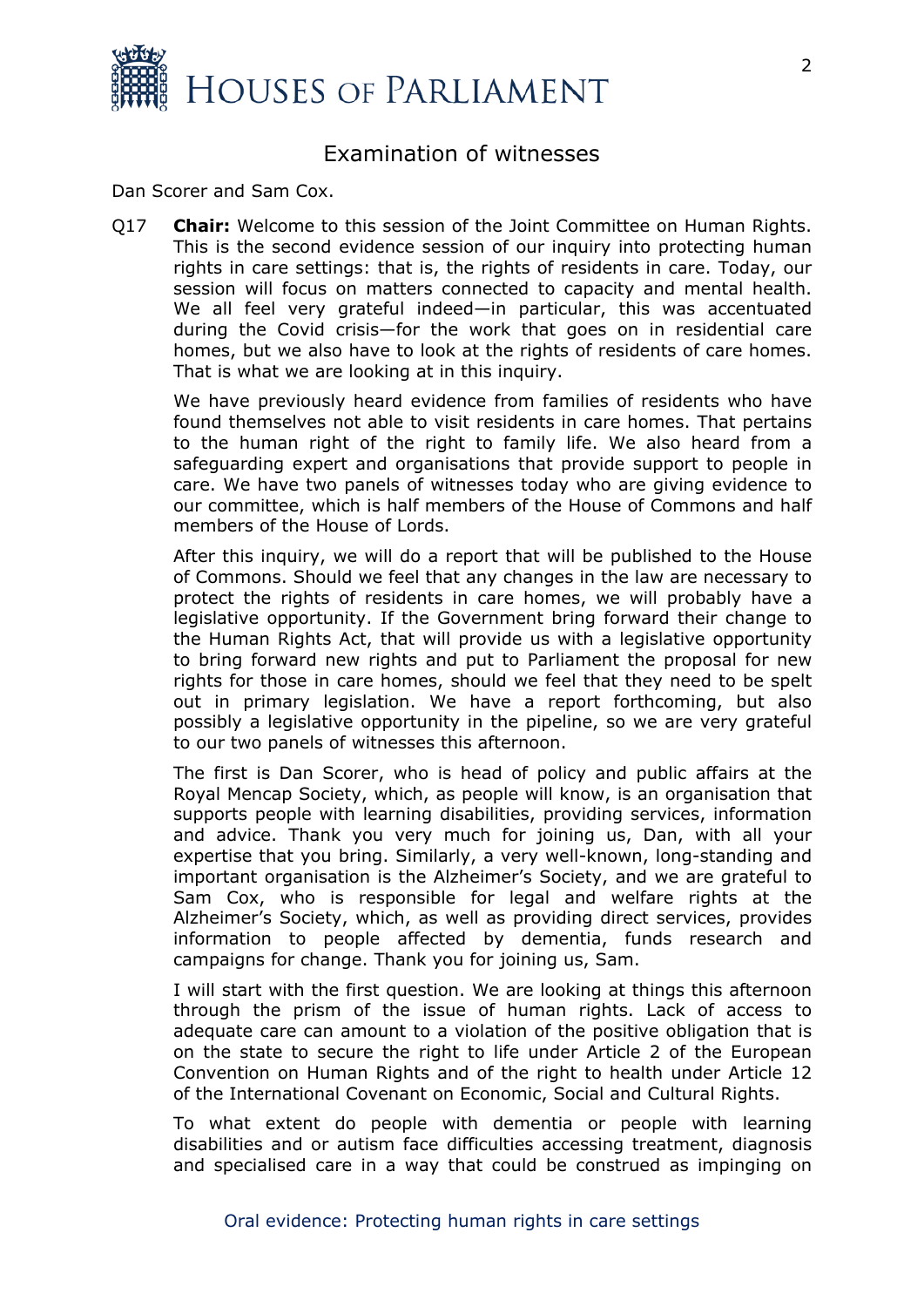

their human rights?

*Dan Scorer:* The first key thing is that the learning disability mortality review, which is now run by NHS England, has spelt out very clearly the huge challenges that we face in the level of discrimination that people with a learning disability experience in accessing healthcare services. The mortality review, in its most recent annual report, has shown that women with a learning disability die 27 years earlier than the general population, and men 23 years earlier; those are truly shocking figures.

The reasons behind that are complex. It comes down to the range of systematic barriers that people with a learning disability face in accessing health and care services. Barriers include the failure to make reasonable adjustments so that people do not get information in a format that they can read, appointments not being made long enough, things not being explained to them properly, and key laws like the Mental Capacity Act in many cases not being followed properly when decisions are being made about care. Pre-pandemic, we were already in an extremely serious situation, and this is an area that Mencap has been campaigning on for 15 years.

Looking at the situation now, with the vast challenge that the health service faces in recovering from the pandemic, some NHS trusts have started to set out very positive measures. Mid-Yorkshire is prioritising people with a learning disability in relation to urgent and non-urgent care, because it recognises the disproportionate impact and suffering that lengthy waits for treatment can create. We have also had some positive announcements on funding for expanding urgent dental treatment, with people with a learning disability prioritised. That is very welcome.

Again, we have seen through the pandemic further systematic barriers put in place. For us, at the moment, a huge concern is the move towards remote consultations. An issue that we have encountered repeatedly in tackling access to healthcare for people with a learning disability is diagnostic overshadowing, where a clinician mistakes clear symptoms of pain or illness as being the person's normal presentation due to their impairment when it is not. It is actually because something is seriously wrong, but the opportunity to diagnose is missed, which places the patient at significant risk. We are extremely concerned at the moment about the barriers that people with a learning disability are experiencing in getting face-to-face consultations with clinicians, where the right questions can be asked and people can get diagnosed, often with serious illnesses that need urgent treatment.

One other issue that has been of great concern to us is access to healthcare for people with a learning disability who are detained in inpatient mental health units. There has been ongoing concern throughout the pandemic that people who are detained under the Mental Health Act in those settings are not getting access to the healthcare that they need, and some have died. There have been recent investigations into this, one by the Norfolk Safeguarding Adults Board, which made a series of recommendations that NHS England have accepted. We think that a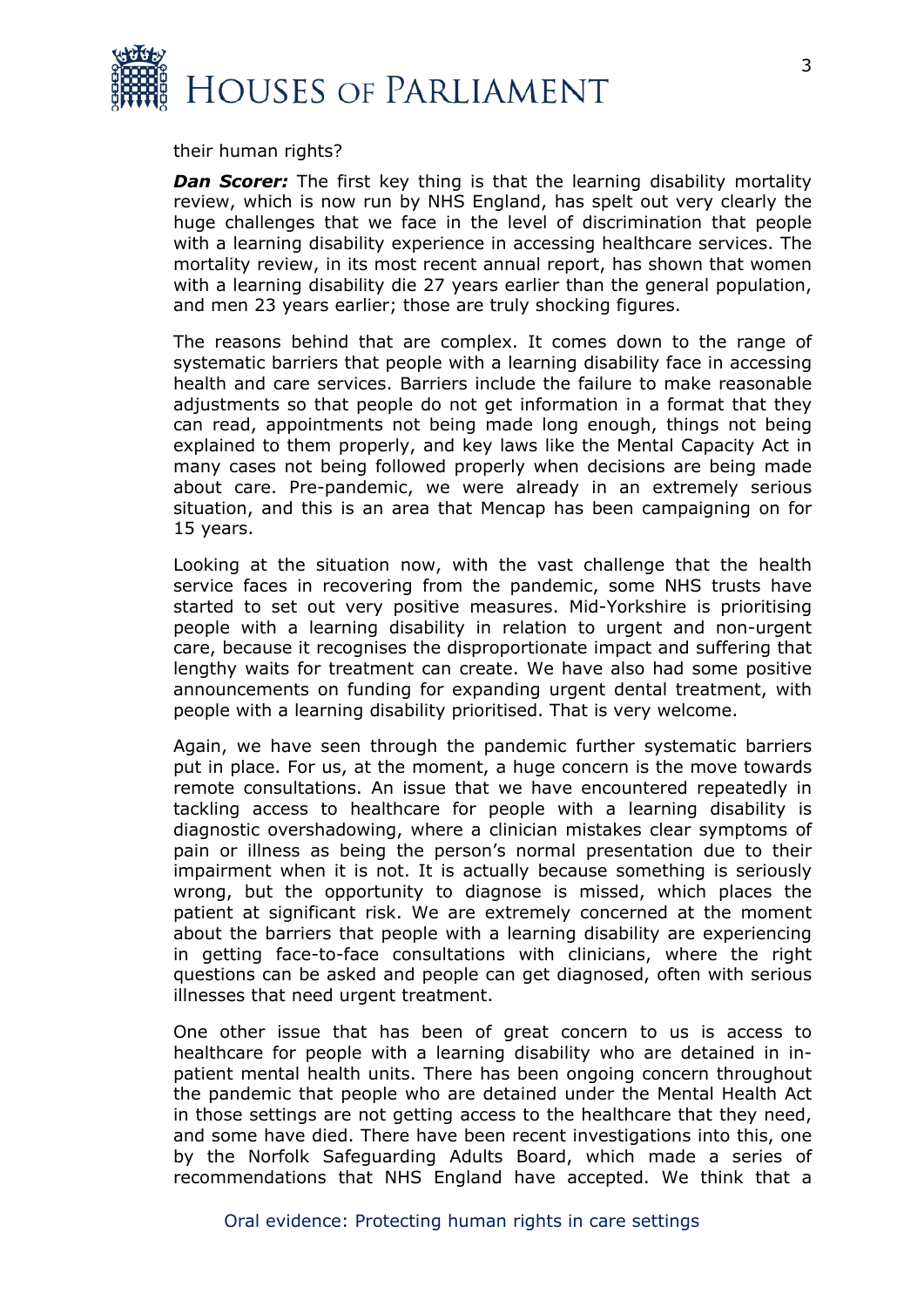

range of further work needs to be done to make sure that people who are detained in those kinds of settings get access to healthcare.

**Chair:** Those figures of more than 20 years' difference in life expectancy are stark when you think that the right to life is one of the most basic human rights that the state should be protecting. Sam, could we hear your reflections on that?

*Sam Cox:* Diagnosis has always concerned us at the Alzheimer's Society, even before the pandemic. It was good to see that, in March 2020, they were hitting the national targets for dementia diagnosis rates, at roughly two-thirds, but that has dropped and has not yet increased back to those rates. Just as an example, in January, another 35,290 people needed to be diagnosed to hit that same two-thirds target. That means that every person who does not have a diagnosis is unable to get the services and support that they need and which are crucial to ensuring that people can continue living their lives, getting that support and even having access to some of the drugs that can help with the symptoms and with the deterioration of the condition. There needs to be a lot more funding to get those diagnosis rates back up instead of continuing with this decline.

You also asked about specialised care. In speaking to people affected by dementia, they tell us time and time again that the care they are offered, where they are offered it, is more about meeting basic essential functioning tasks such as washing and dressing. Obviously those are crucial, but well-being principle is not about looking at personalised care and what the person actually needs to live a full life and the life that they want to live, which is really important. The Care Act was meant to look at that. The well-being principle was about ensuring that care assessments looked at those personal issues, but it does not seem to be coming across in practice. It really needs to be looked at. Funding is needed in the social care system anyway, but we also need to allow the move to more personalised care, which was meant to happen.

We also see that around 200,000 with dementia do not receive any support services. That means that they are often relying on informal care or are just not receiving care at all unless there is a crisis point. Again, without getting that help and support, there is deterioration and people are just not able to live the lives that they deserve to live.

Q18 **Joanna Cherry:** Good afternoon, everybody. I am the Member of Parliament for Edinburgh South West. I want to ask about "Do not attempt cardiopulmonary resuscitation" notices. In our first session in this inquiry, we heard evidence from Helen Wildbore from the Relatives and Residents Association, who raised the concern about the inappropriate use of these notices.

Do people with dementia, learning disabilities and/or autism have specific vulnerabilities that should be taken into account in decisions about "Do not attempt cardiopulmonary resuscitation" notices, and what sort of mitigations can be put in place? Mencap raised concerns about this specifically in its written evidence to us, so I wonder whether I could start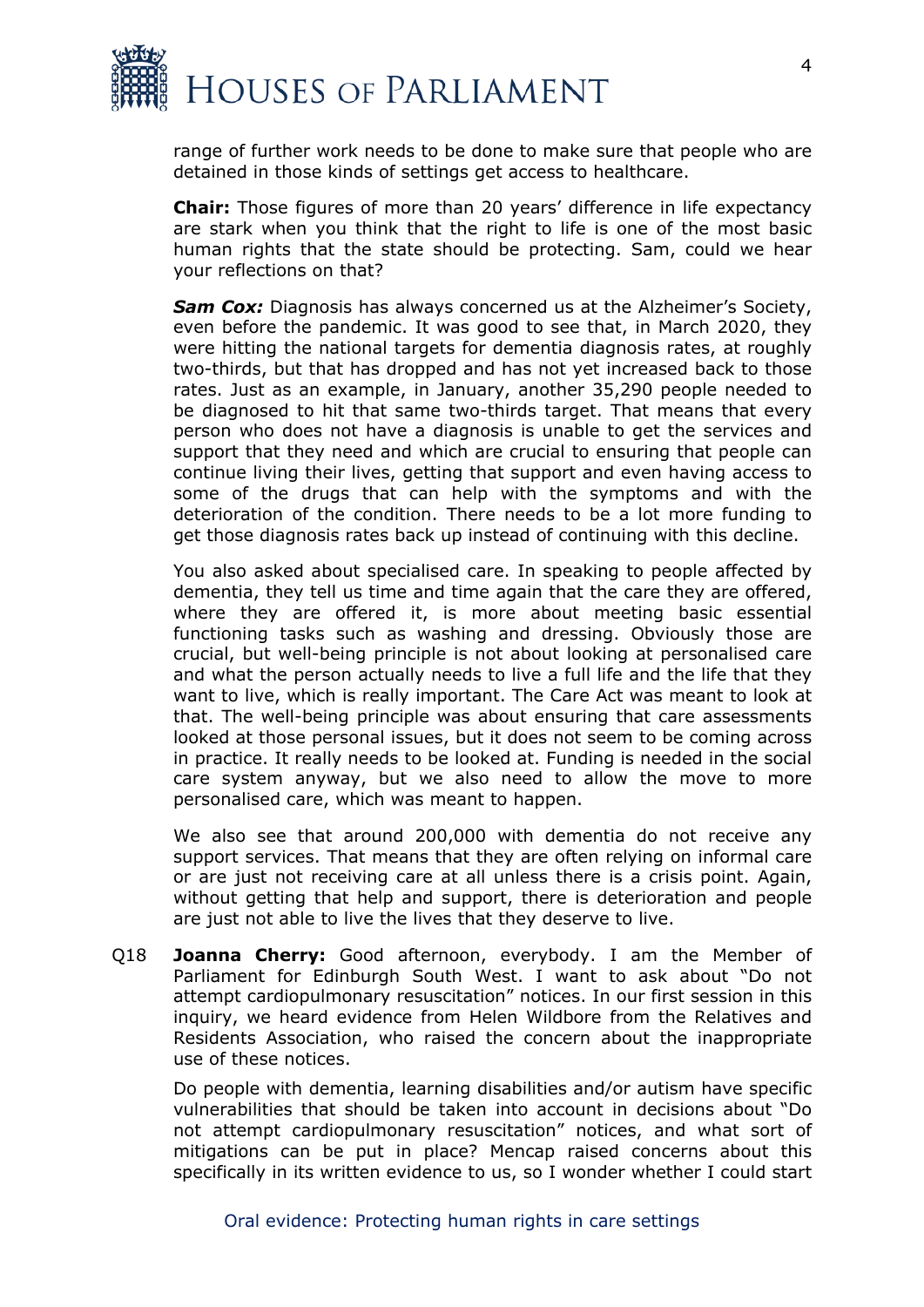

with Dan.

**Dan Scorer:** Along with others, at the start of the pandemic we raised significant concerns about the emergency care guidance that NICE issued, which set out use of the clinical frailty scale in relation to establishing which disabled adults of working age would be prioritised for access to Covid treatment. We and others argued very strongly that that was completely inappropriate and that the fact that someone had care and support needs should in no way disadvantage them when it comes to decisions made about whether they would get access to treatment.

Although NICE listened, responded, withdrew and amended that guidance, what then followed, as I am sure Helen covered, was an extremely worrying period when many GPs were contacting care settings and initiating conversations about advanced decisions on people's wishes for treatment were they to go into hospital. In many cases, GPs were advising care settings that people with learning disabilities should not go into hospital because they were not going to be prioritised for treatment. That was shocking and extremely worrying.

We have been working on the issue of DNACPR for many years, since our 2007 campaign report *Death by Indifference*, because families have repeatedly flagged up to us where they have been not involved in or have been excluded from conversations about decision-making relating to DNACPRs for loved ones who did not have capacity to engage in those conversations and who, in many cases, have found those "Do not resuscitate" notices in medical files later down the line.

It was welcome that, following the issues with the NICE guidance, the then Secretary of State for Health asked the Care Quality Commission in England to undertake a review of what had happened and to make recommendations for policy and practice England-wide. The CQC's recommendations are very welcome. We support them on a clear national approach to advanced decision-making and improving staff training on legislation such as the Mental Capacity Act. A working group has now been established by the Department of Health to look at this.

Our worry is that, following the pandemic, many people with a learning disability could have "Do not resuscitate" notices on their medical files that have not been noticed, so it is very important that NHS England has prioritised a review of that. This is an issue of ongoing concern, but we are somewhat reassured that the Care Quality Commission, the Department of Health and NHS England are taking this seriously and seeking a co-ordinated national approach.

**Joanna Cherry:** You started your answer by explaining that some decision-making seemed to indicate that people with a disability would be deprioritised for Covid treatment. As well as a human rights issue, is there not an issue of disability discrimination there, because it is a protected characteristic? It seems quite shocking that that could happen.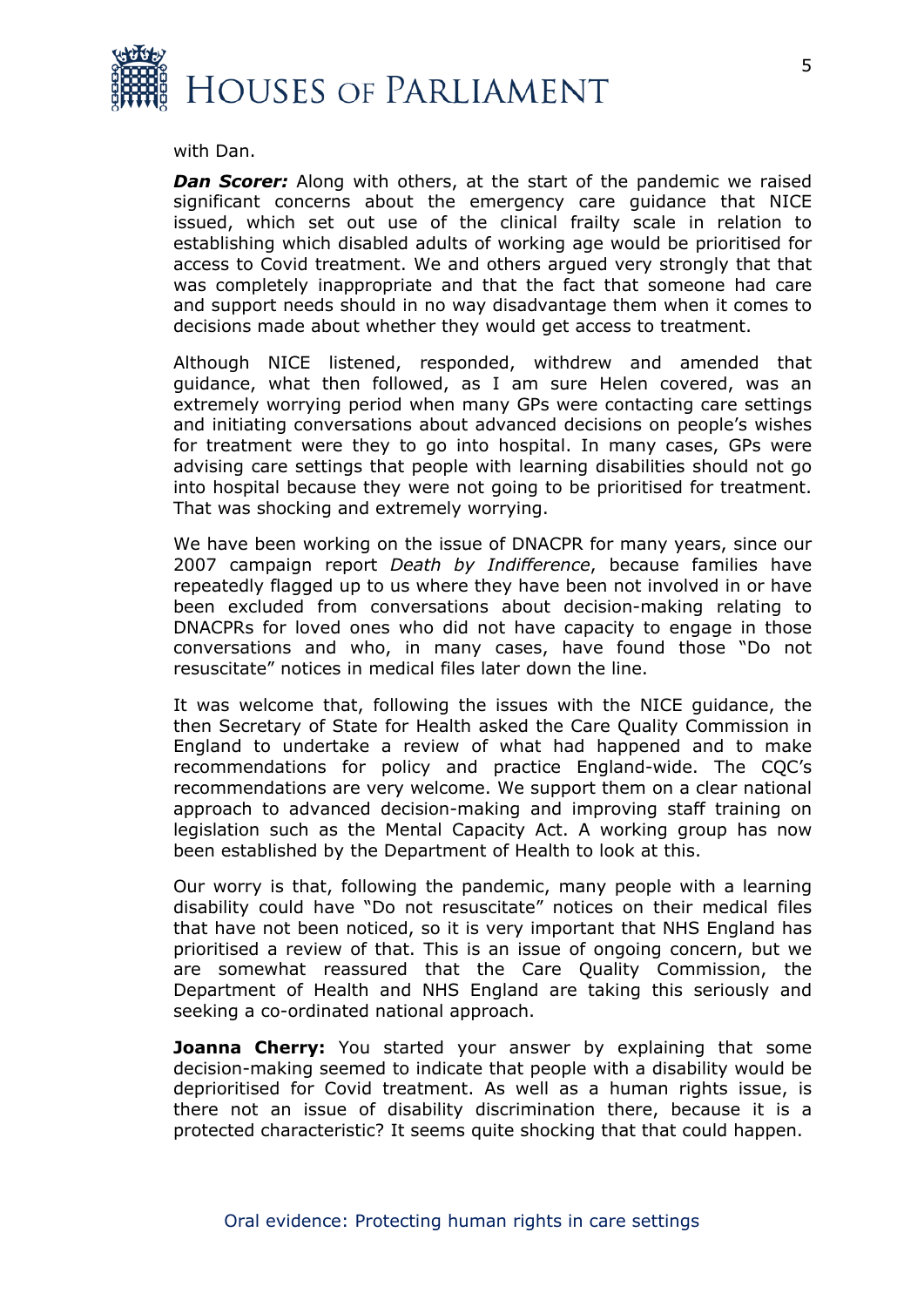

*Dan Scorer:* Yes, absolutely. It was unacceptable. As soon as we got in contact with NICE, it recognised how serious its error was in trying to apply the clinical frailty scale to disabled adults of working age—the scale is used for making decisions about care for older people—and in making negative inferences on the basis that people had care and support needs to go about their everyday lives. That was absolutely unacceptable, as you say, and direct discrimination, and it was very quickly revoked and amended.

**Joanna Cherry:** Would it have been had it not been for your intervention?

**Dan Scorer:** I do not know that it would. There was an outcry from us and many others who were absolutely shocked by what had been issued and who could immediately see how dangerous it was when we were already very concerned about what the experiences of people with a learning disability going into hospital for Covid treatment were going to be, when, in many cases, people may not have had staff or loved ones able to go with them. People were not going to have advocates and supporters with them when going into hospital, so whether reasonable adjustments were made for them, whether they were properly supported and whether they could communicate effectively were all of huge concern for us.

Then this guidance came out, which was absolutely shocking in that it directly undermined the ability of disabled people to get treatment for Covid and was on a basis that was absolutely unacceptable. Our concern was that, even after it was revoked, it was still there circulating, and many clinicians may have seen the old version and not the new version. That is why the CQC's review to look at what had happened was so important, because so many care settings up and down the country were being contacted by GPs talking to them about initiating conversations with residents and families about what their treatment wishes would be were they to go into hospital for Covid treatment and, indeed, whether they should be going into hospital. That was the most worrying aspect: almost encouraging people to stay in care settings and not seek treatment, which we absolutely did not want to see happen.

**Joanna Cherry:** Sam, could I turn to you? I will remind you that the question was whether there are specific vulnerabilities for people with dementia that should be taken into account in decisions about these notices, and about the mitigations that can be put in place.

**Sam Cox:** A bit like Mencap in a way, we have been concerned about this issue for quite a number of years. Specifically on dementia and mitigations, one of the worrying things is the assumptions that are made, with blanket policies coming in and decisions being based on a diagnosis rather than the person. For us, one of the most important things in this area is ensuring that any decision is an individual decision and is based on that person and their needs and wants and that it is not made solely on the label of dementia.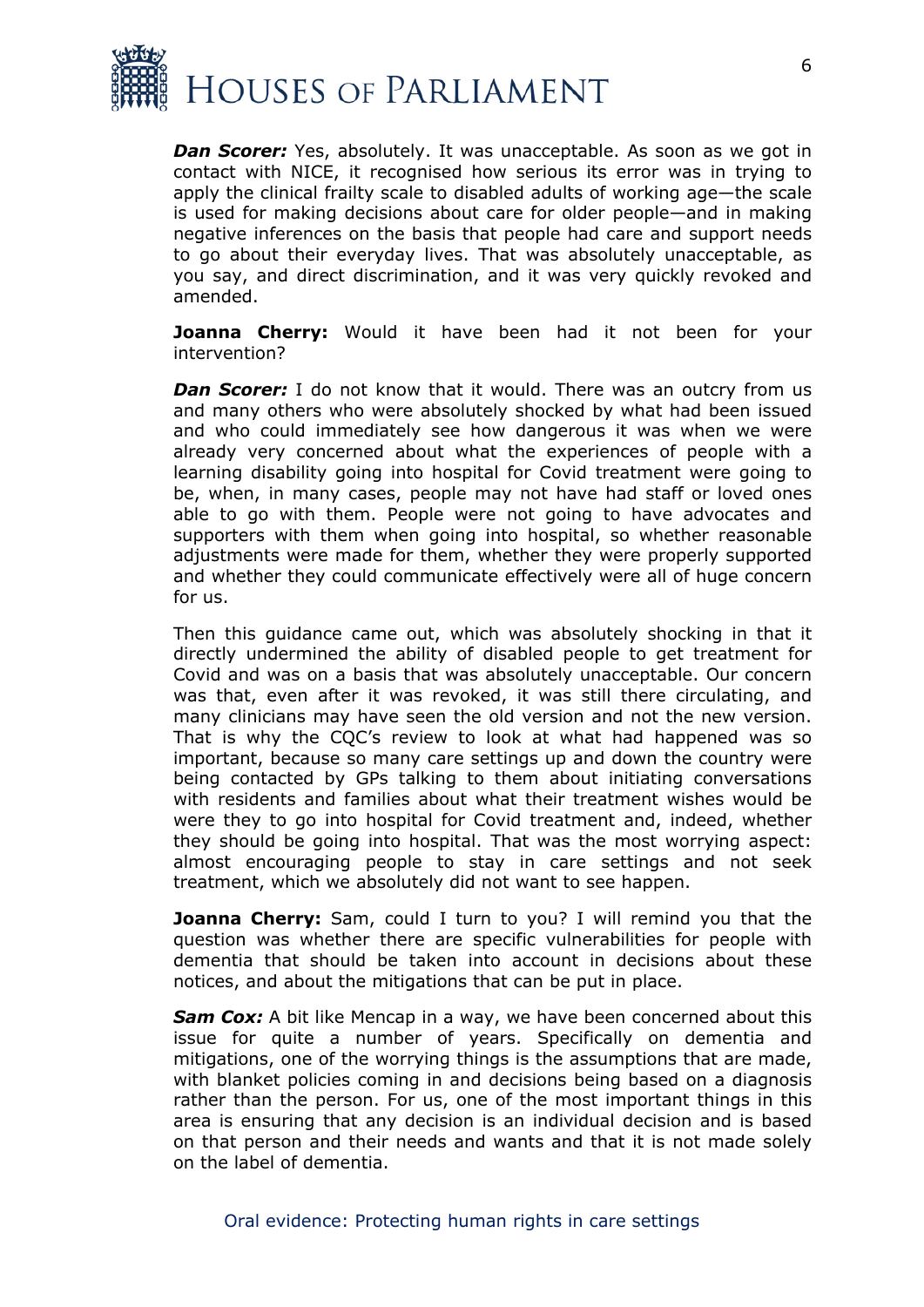

It is quite sad that I still have to stress that, because again during the pandemic we saw that people had not even had a conversation with the person and that the person was still given a DNACPR order, which is completely unacceptable. People actually received them in the post without any prior warning. That has to stop. That cannot happen again. We have spoken quite a lot about this internally. We would like to see staff and clinical awareness, and awareness among the general public, as to what they are and the fact that, if you have one, you can challenge it and get a second opinion.

I know there is no standard form, but the red forms, as they are often referred to, are very much the same, really, or very similar. Maybe there should be something on that form to say where people can go to get more advice and support, because there is not at the moment. For some people, when they find that form among their relative's possessions when they come out of hospital, that is the first they know about it. Having something on that form would be really helpful.

Q19 **Angela Richardson:** Hello, panel. I am the Conservative Member of Parliament for Guildford. My question is on the use of restrictive practices. Restrictive practices can impact on the right, under Article 3 of the ECHR, to be protected against torture and inhuman and degrading treatment, and the right, under Article 5 of the ECHR, to liberty and security. Do you believe that there are sufficient safeguards in place to prevent the misuse of restrictive practices on people with dementia or learning disabilities and/or autism in all care settings?

**Sam Cox:** I do not want to be blunt about this and just say no. I will try to explain my answers. I know that the next panel will be speaking about DoLS, but I do not think you can speak about Article 5 without mentioning the deprivation of liberty safeguards. We all know that it has been recognised that this scheme is not fit for purpose. It was said in the House of Lords Select Committee review of the Mental Capacity Act back in 2015. As an organisation, we welcomed the review of the deprivation of liberty safeguards that followed.

As we know, there have been a lot of problems. The latest figures show that currently almost 120,000 people are awaiting their review and so do not have the safeguards. Of those, 46,000 have been waiting for over a year for that assessment. Those are the most vulnerable people in our society, whose freedom is being restricted and for whom there are no human rights safeguards in place to protect them at the moment. It is people who cannot stand up for themselves in a lot of cases, and that needs to be looked at.

I understand that the liberty protection safeguards, the new scheme, will come in in due course, but that has been delayed time and time again. Also, as an organisation, we cannot really say at the moment whether we feel that it will be an adequate safeguard or will work in practice, because we do not have the code of practice or the regulations. It would be reassuring if there could be a push to ensure that it is reviewed properly and looked at after its introduction in order to ensure that it is an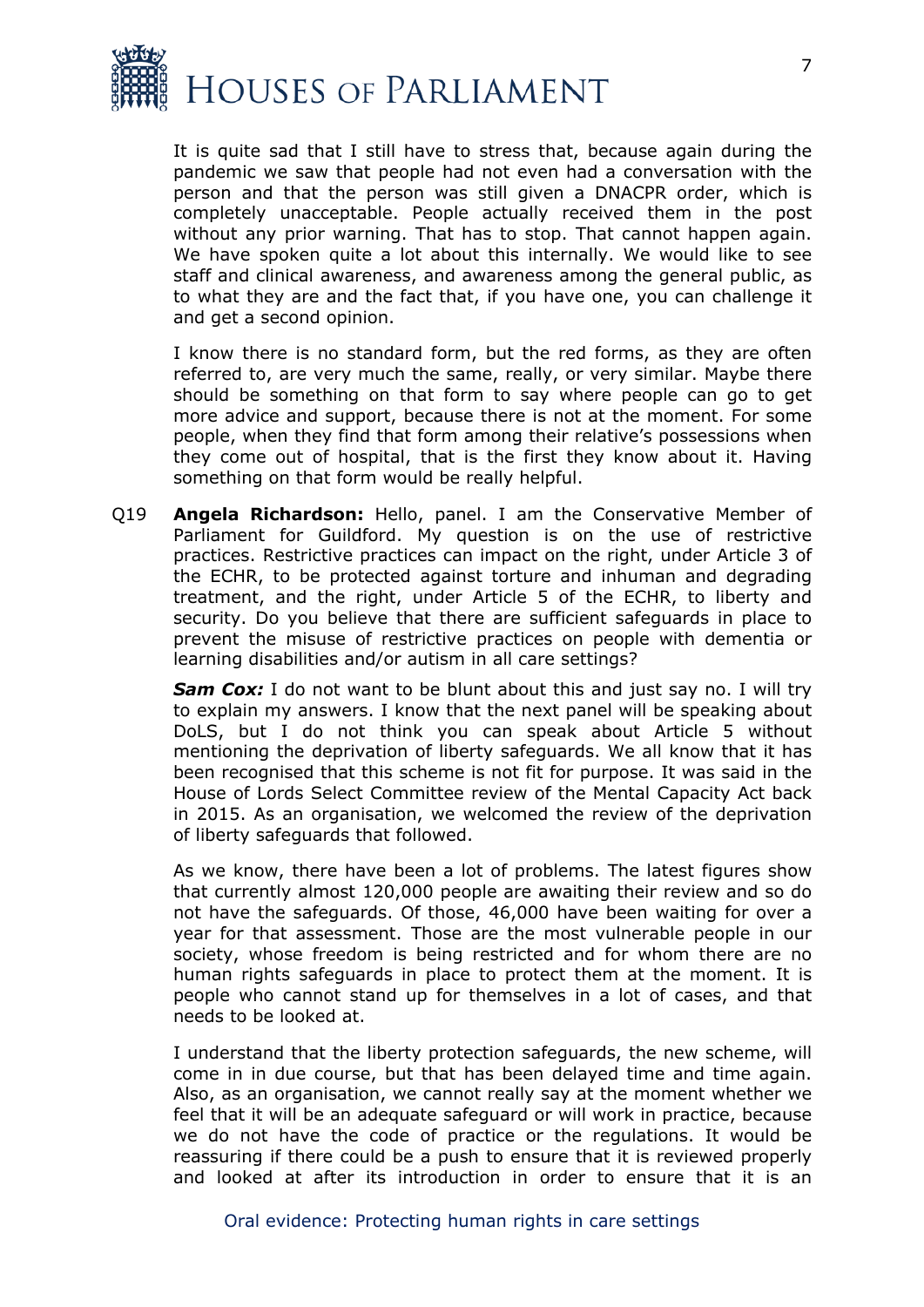

effective safeguard, that is doing the job that it is meant to do, and that it is involving people affected by dementia and other conditions under those safeguards to make sure that they are working.

Also on restrictive practices, and moving slightly away from DoLS, it is also about ensuring that staff have the right training and support. That is crucial, and we are seeing that there are times when with dementia in particular are not given the personalised care that they need from appropriately trained individuals. They might actually need more restrictions placed on them.

I will give you a very simple case example that I dealt with a few years ago. We became aware of a gentleman in a care home who got aggressive at certain points of the day. One of his night-time carers was really surprised when they were discussing the use of sedatives and other things to calm him down because he would lash out. She said, "It's not like him. Why is that happening?" That member of staff had been on a dementia awareness course and was tier-2 trained, and she looked into it. She realised that he was not able to verbalise his feelings. He was lashing out because of certain TV programmes about the war that came on, and it would bring back those memories for him. Simply ensuring that he was not around that meant that he did not lash out, so there was no need to look at chemical restraints and other things that were being looked at.

That is a very simple example that shows that, by having the right thinking and the right level of training for staff, you can take away some of the restrictions that are sometimes used and thought about. As I said, as well as having these rights and safeguards, looking at staff training and that level of support for staff to enable them to look at these cases is really helpful.

**Angela Richardson:** That is a really helpful answer.

*Dan Scorer:* I want to comment on the submission that we and the Challenging Behaviour Foundation made on safeguards relating to people with a learning disability and autistic people in in-patient mental health units where there are certainly not sufficient safeguards. Although it is mandatory for NHS organisations or trusts and independent hospitals delivering NHS-funded care to submit data on the use of force and restrictive practices to the NHS Digital dataset that monitors this, it does not cover children and adult social care services.

Also, even within the NHS data collection, the majority of independent care sector hospitals and a minority of NHS organisations are not submitting data even though it is supposed to mandatory, so the picture that we have on the use of restrictive practices is far from complete. The CQC was very clear on this in its *Out of Sight* report, which it released in 2020, on the use of restrictive practices. It recommended that there should be a national reporting mechanism on the use of restrictive interventions in children's—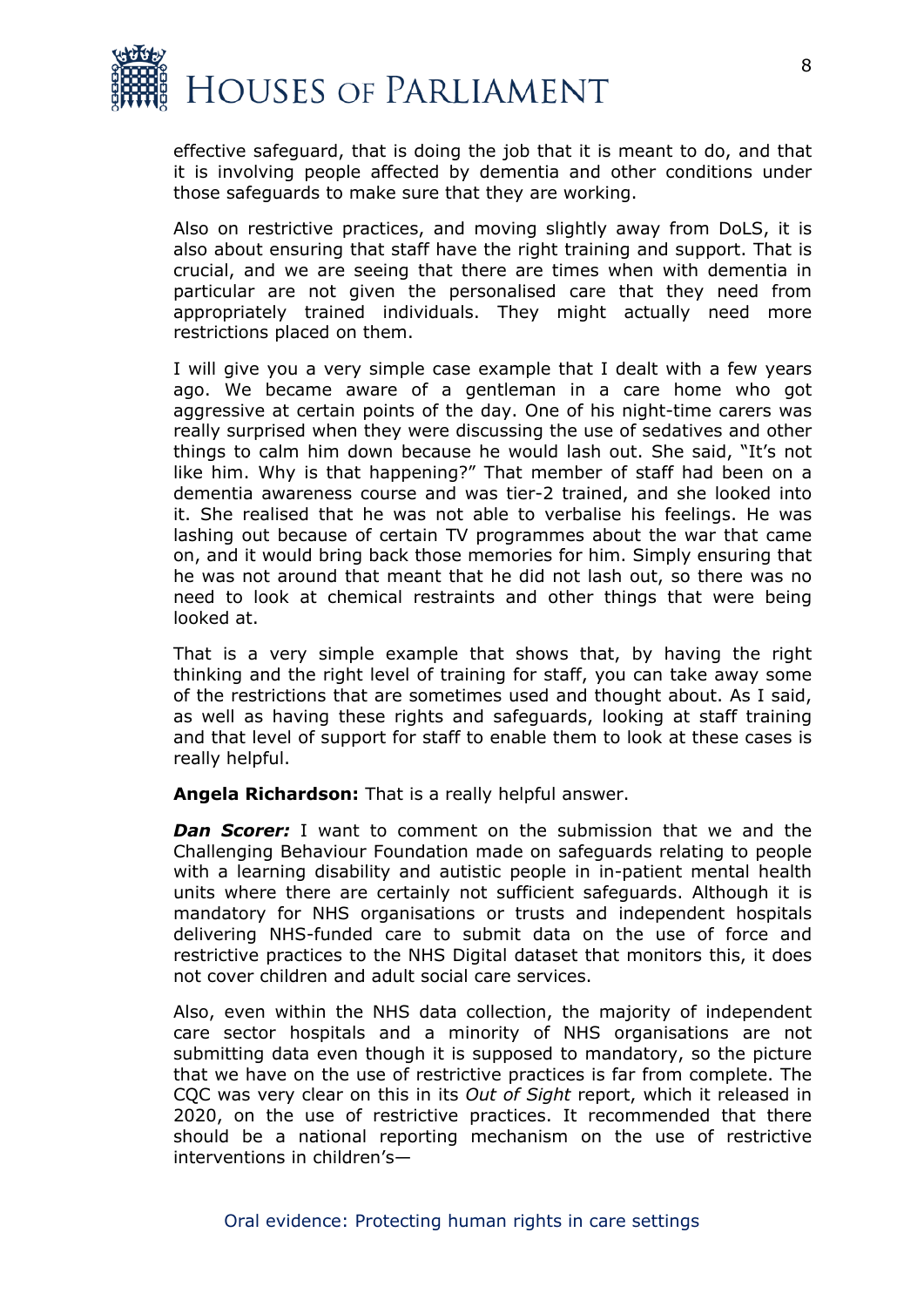

**Chair:** Sorry, Dan. Can I just interrupt you? I wonder whether it would be helpful for you to say what restrictive practices are.

*Dan Scorer:* Of course. We are talking here about the use of chemical restraints: the use of anti-psychotic medications; physical restraint holding people down; seclusion—people actually being locked in solitary confinement-type conditions; and segregation, which is keeping people away from others on their own area of a ward. The CQC was calling for a national reporting mechanism to be developed on the use of the restrictive interventions in children's and adult social care services, so we have similar data to that that is partially collected by NHS Digital, and regulatory changes so that providers have to notify CQC when restrictive practices are used in children's and adult care services. That would certainly be a positive step.

In relation to the position of people with a learning disability and autistic people in in-patient mental health units, we have to recognise that restrictive practices are often used because those settings are fundamentally unsuitable and those people should not be there. It is welcome that the Government are moving forward later this year with reform of the Mental Health Act, which will remove autism and learning disability as grounds for sectioning under the civil part of the Act, certainly for long-term detention beyond 28 days. It is important for the Government to recognise that unless autistic people and people with a learning disability actually have a diagnosed mental health problem, they should not be in these units. In many cases, the environment there is totally unsuited for them and puts people in a position where they are trapped, where behaviours escalate and they cannot get the support they need, so we see an escalation of restrictive practices.

Ultimately, we want to see the Transforming Care and Building the Right Support programmes, which NHS England and the Department of Health are leading on to develop community options, addressing, at a system level, inappropriate treatment whereby people are subjected to restrictive practices.

Q20 **Lord Dubs:** I am a Labour Member of the House of Lords. The right to respect for private and family life is protected, as you know, by Article 8 of the European Convention on Human Rights. The exercise of this right includes considerations about the ability of an individual to choose where, how and with whom to live. To what extent are people with dementia or with learning disabilities and/or autism able to exercise this right while in care?

*Sam Cox:* We see Article 8 as a right breached and violated time and time again for people with dementia. I always find in the cases that I have worked on or worked with, and when speaking to some staff members when we are looking at our cases in this area, that in practice it is a very hard right to enforce. This is mainly because, unlike the other rights that we have mentioned today, Article 8 is not an absolute right. It can be limited time and time again. We saw that in the care homes during the pandemic; it was limited because of the health and morals of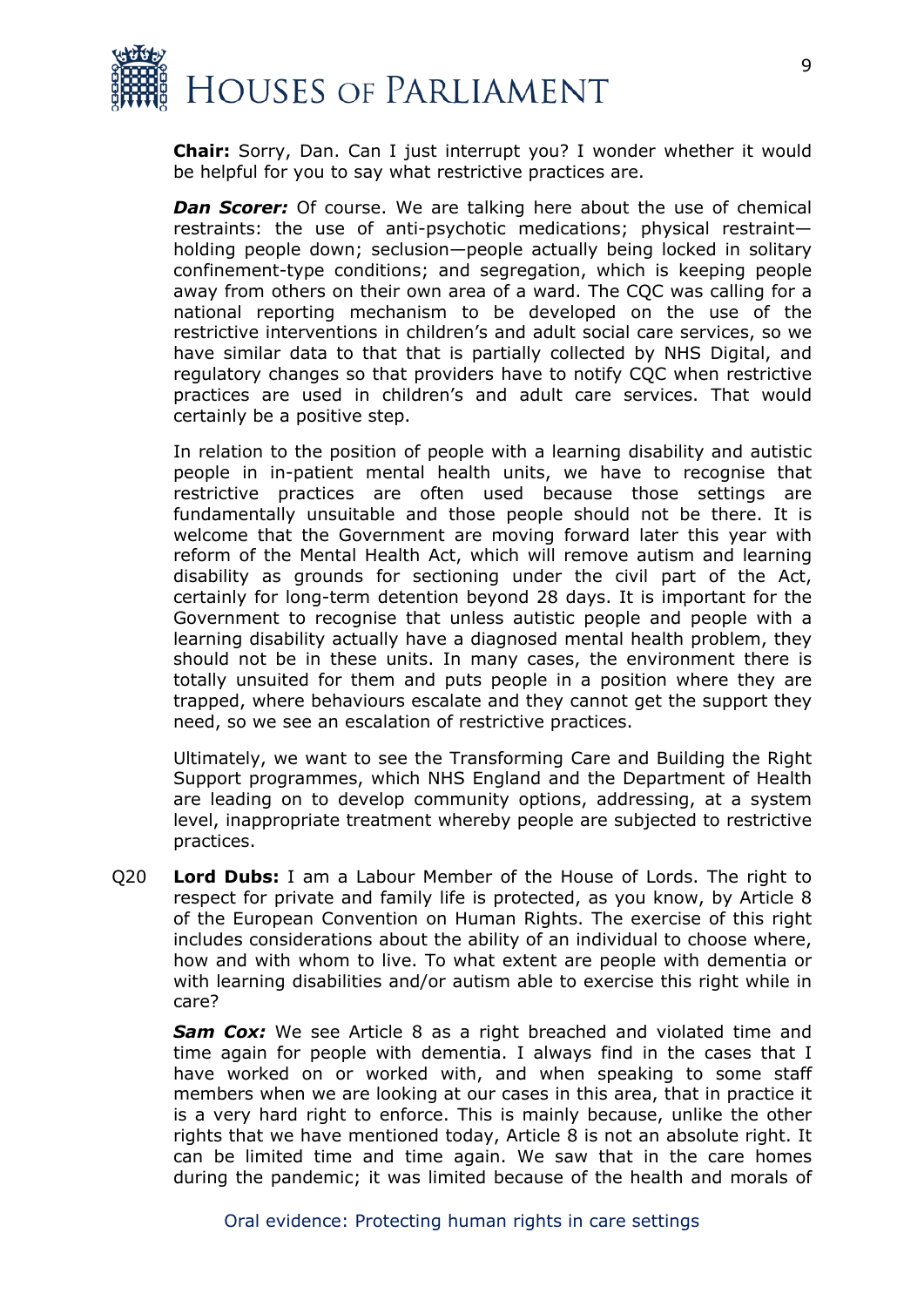

others and because of national security and so on. But we see it being limited on a day-to-day basis, simply because of a lack of resources.

Article 8 is a very wide right. It is not just about seeing family and having the right to your home and private life. It is also about your dignity, autonomy and rights of control. In some ways, it is those everyday things that we all take for granted until they are taken away from us. When it comes to people with dementia, we often see Article 8 not being able to be fulfilled because there is a lack of choice and control. When we talk about community care and rights in the community, for example, often the choice is quite simply that you will have care at home for as long as possible and then you will move into a care home. That tends to be the kind of choice that is out there, which is not a real choice. It is not giving somebody that full autonomy.

We saw those restrictions in care homes with people not having the right to be visited. Where somebody's care is being funded by the state or they need specialist mental health provision in the units, they are often moved quite far away from family and the family is unable to visit. Again, we might try mentioning Article 8 in challenging that, but it does not really get us anywhere, because there are no real options available for people with dementia. That shows, again, that we need more resources so there is proper provision for people so that they can have these choices and be near their loved ones and be able to see family.

Something more is needed in the law, because we have seen that the current legislation is not sufficient. Something extra needs to happen to ensure that this right is fulfilled for people with dementia.

*Dan Scorer:* Following on from Sam's point about people in in-patient settings, there are over 2,000 autistic people and people with a learning disability in in-patient settings. Their average length of stay is more than five years, when those settings should be used for short-term periods of assessment and treatment, so there are profound implications for people's right to family life, given that many are sent far away from home and, as Sam was saying, it can be incredibly challenging for the family to visit.

Also, there are significant delays in discharging people from those settings and back into their communities to be near their families and to family homes. The two reasons given for that in the NHS data are a lack of housing and a lack of the right care and support options in the community, so there are serious system-wide issues with people not being able to exercise choice and to leave those settings in a timely way.

Also, just reflecting on the position of people in the community and having a choice about how to live, we have a network of 400 independent local groups. From our regular conversations with them, it is very clear that, post pandemic, there are major issues with things like day centre services getting back up and running to full capacity. There are serious staff shortages, which have been exacerbated for example by the recent confusion about the policy of vaccine as a condition of deployment of staff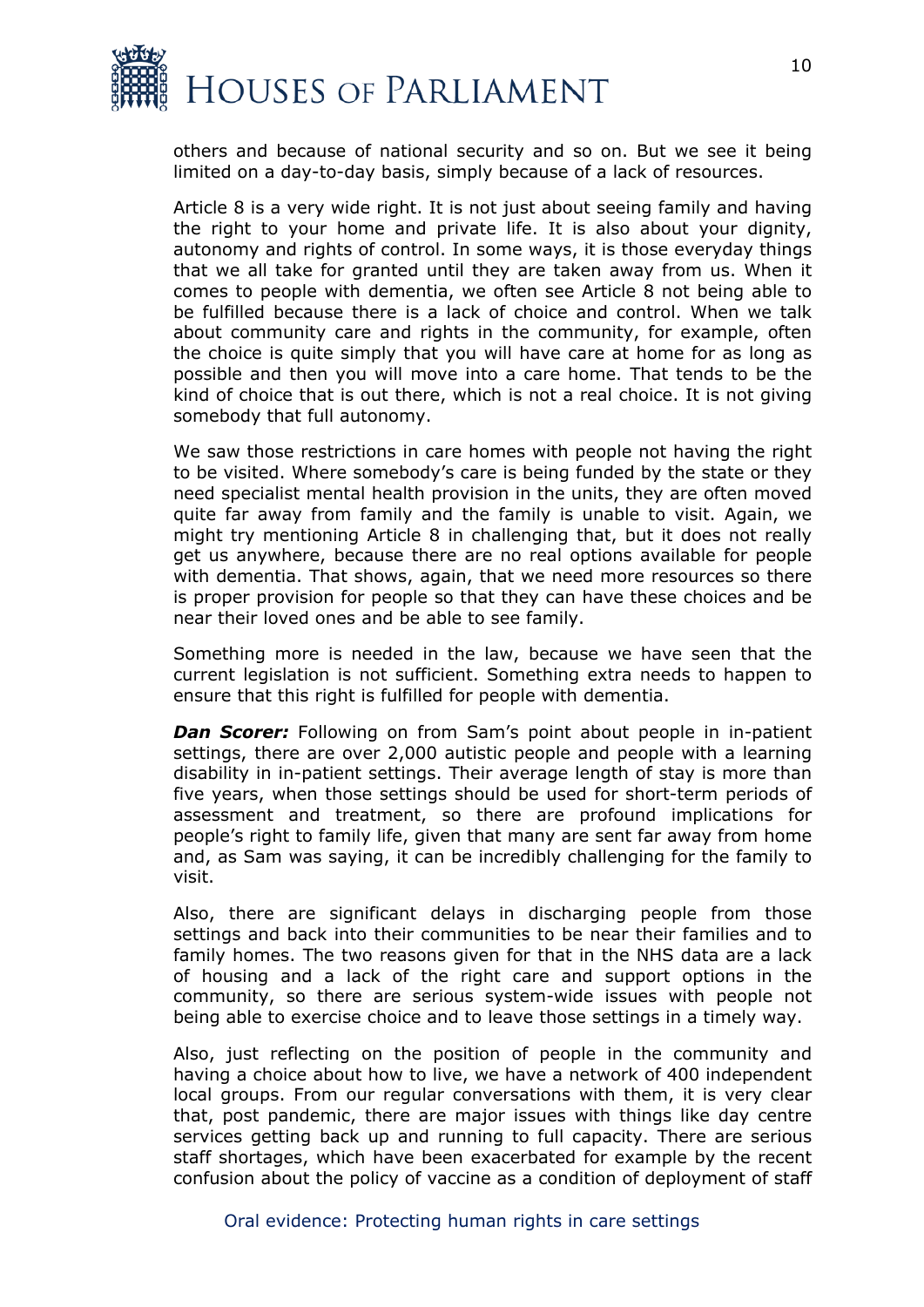

in care settings, with many staff having left the sector. Also, we are seeing local authorities, hard-pressed budget-wise, carrying out a number of consultations on increases in charges, cuts to personal budgets and service reconfigurations, all of which are having a very serious effect on people's choice about how to live their lives and on the support that family members who are caring full time for loved ones have.

Q21 **Lord Singh of Wimbledon:** Good afternoon. I am a Cross-Bench Member of the House of Lords. Are health and social care staff adequately trained to take into account relevant human rights considerations for people with dementia, learning disabilities and/or autism? Is there adequate monitoring of skills and training? If not, how could this be achieved?

**Dan Scorer:** To answer your question directly, no, training is not consistently adequate. In terms of opportunities, we have been very pleased to be part of a pilot that Health Education England has run over the past couple of years on new training on learning disability and autism, called the Oliver McGowan mandatory training in learning disability and autism. Oliver was a young autistic man who lost his life in tragic circumstances, and his mother, Paula McGowan, has been a tireless campaigner, calling for training for all health and care professionals on learning disability and autism. That was also a recommendation by the learning disability mortality review in its 2018 annual report, which the Government accepted. The pilot that we have been involved with over the last year has been part of efforts to trial that training, which the Government have committed to rolling out to all 3.7 million health and care staff next year.

An independent evaluation of that training pilot is due to be finished next month. The Department of Health, NHS England and Health Education England will have important decisions to make about the rollout of that training for health and care professionals. The training has the potential to be transformational in the impacts that it can have on professionals' awareness of the rights of people with a learning disability and of autistic people and how to make changes to services to respect their human rights and make services accessible to them.

**Lord Singh of Wimbledon:** It is not easy, but it is good to know that there are attempts to address the problem.

**Sam Cox:** As I mentioned earlier, correct training in dementia can be really beneficial to lessening the use of restrictive practices. We are calling for it as an organisation, and we believe that all social care staff should have tier 2 training in the dementia training standards framework. It can obviously help with human rights issues too.

A lot more needs to be done on awareness of the Mental Capacity Act, the Mental Health Act and DoLS, particularly the interface between the two Acts. The review of the deprivation of liberty safeguards, the liberty protection safeguards—as they will be—and the Mental Health Act review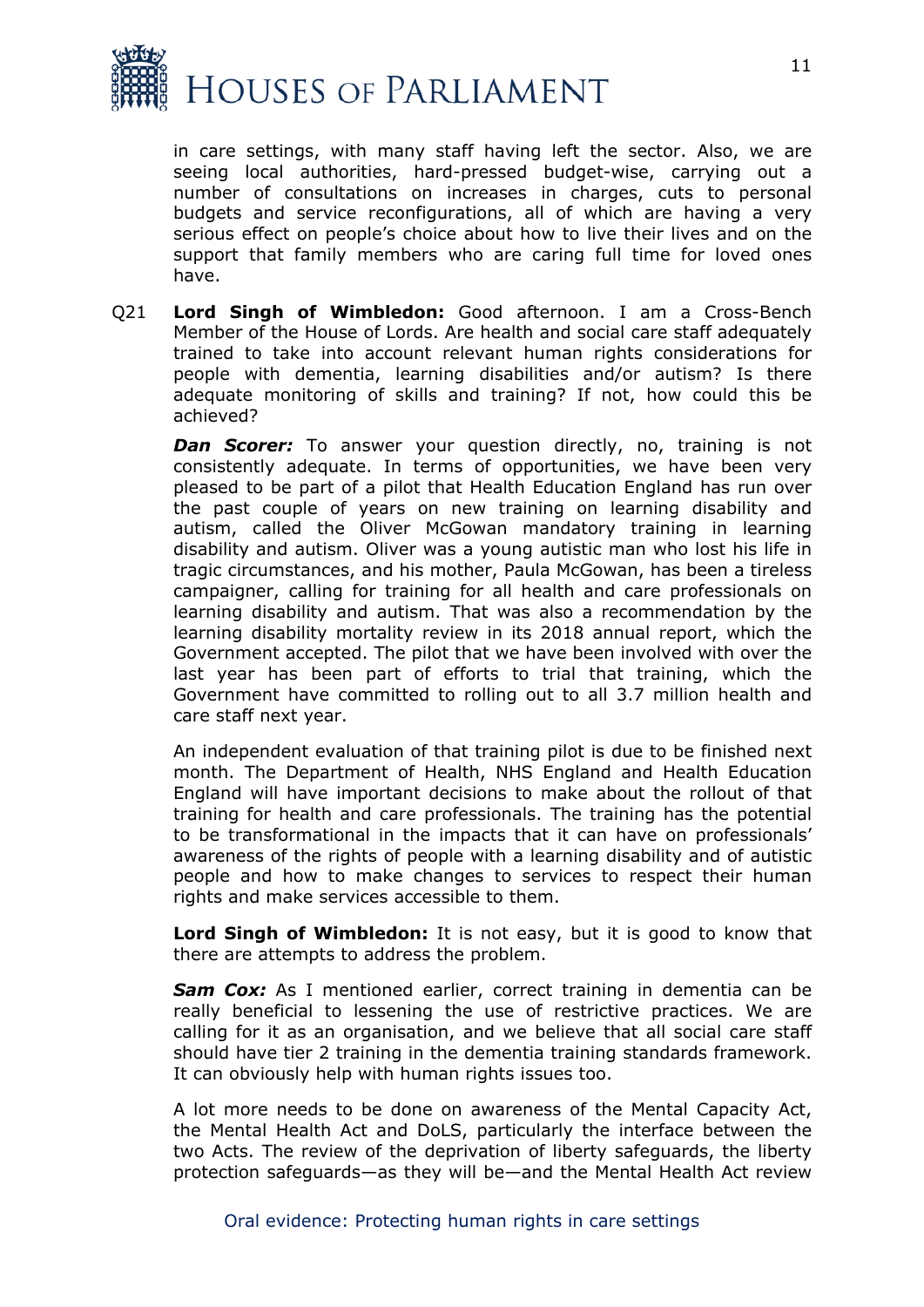

have not come to terms with or dealt with that interface between the two Acts. The CQC has said that staff need to be more aware of that interface and how best to deal with the issues caused, and to know which is the correct law for the correct person at the time when they need to be under them. A lot more needs to be done on those things.

In terms of the workforce generally, the APPG on dementia is currently undertaking an inquiry on this very subject of skills and training and how that needs to be appropriate. We would encourage this committee to engage with that inquiry and its findings, too.

**Lord Singh of Wimbledon:** Thank you so much. That is very helpful.

Q22 **Florence Eshalomi:** Thank you to our guests this afternoon. I am a Labour Co-op MP representing Vauxhall. Following on from the earlier questions, we briefly touched on one of the issues, which is about the complaints system that families and their carers have to navigate. How can the complaints mechanism be improved to allow the Care Quality Commission to be more effective in its role in protecting care users from human rights breaches?

*Dan Scorer:* The experience that many families report to us, when they have very serious concerns about the treatment of their loved ones in care settings and are making complaints to the CQC, is that they are told that it cannot get involved in individual cases, but, of course, it regulates the overall quality of the service in terms of it being safe and well led and staff being caring. The important thing here is that there are very strong links with local safeguarding teams so that, when concerns are raised about an individual, they are urgently escalated, investigated and addressed and that the wider quality of that service is also looked into.

There are serious issues that need to be addressed, such as when a service is rated as inadequate, which is increasingly happening as the CQC has taken a much more assertive role in investigating many of the in-patient units that I have talked about previously, many of which have serious problems that have been identified. The CQC needs to use its powers to stop new admissions into those units. If a unit is rated inadequate, commissioners should not be able to admit people to those units, which happens.

The other thing is the CQC having much more detailed and regular oversight of services where very serious concerns have been expressed, where they are inadequate and where they have a six-month period of time to implement an improvement plan. There needs to be much more regular oversight of that process and communication with families, who will be incredibly worried about the quality of that service and whether their loved ones are safe. Families need to be updated about whether that service is heading in the right direction or whether there are ongoing serious problems that are being picked up.

Q23 **Chair:** The protection of human rights is very much dependent on the ability of people to enforce their rights. Without enforcement, rights will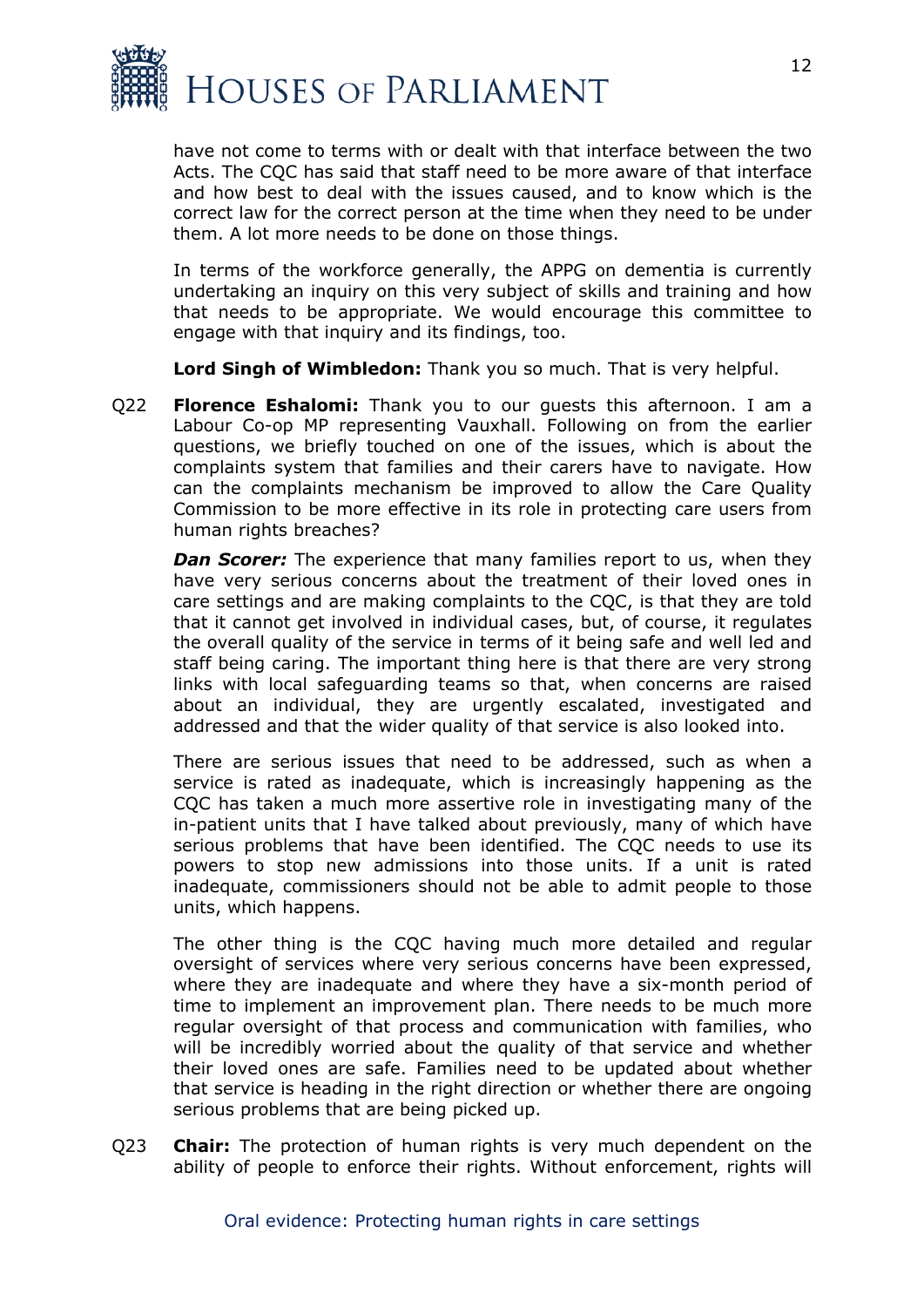

often not be a reality. Do you feel, in view of the evidence that there is financial precariousness in the sector, that that might have a chilling effect on the Care Quality Commission in deciding that places that it regulates do not have suitable quality of care and protection of people's rights? Does the fact that the sector is so financially precarious work as a chilling effect on insisting on high standards of quality of care by the regulators?

**Dan Scorer:** Undoubtedly, there is a very strong risk of that being the case. We have been involved in a number of cases where services have been closed at very short notice because of major concerns, and there has then been a scramble to find places for people in other settings. We have looked at issues like the placement of people with a learning disability in in-patient units, a serious lack of community provision and a lack of progress over recent years in developing that, and yes, that undoubtedly creates huge stress from the point of view that, if those settings are closed, there are major concerns about the alternative provision for people. I am sure that weighs very heavily on the minds of everyone involved.

*Sam Cox:* Touching on what Dan said at the beginning, we have the same issue; people will attempt to contact the Care Quality Commission and literally be dismissed and told, "We don't deal with individual complaints", which can be very off-putting for families who might not know of any other recourse for getting their complaints dealt with or what to do. We feel that more needs to be put in place and that maybe the CQC should consider individual complaints, or at least be able to offer more advice and information to families.

We hear a lot from families about how they are hesitant to complain, because initially they have to take their complaint to the actual provider. They then fear that that will affect their loved one and that somehow their complaint will be taken out on their loved one. I am afraid to say that we see cases where, following a complaint, people are told that the provider can no longer provide care for their loved one, so they are actually asked to move, or where relatives who have put in a complaint have been banned from visiting because of the complaint and what has happened. There is this fear, and given some of the cases that we are seeing, it is justified that families have that fear.

So it is felt that there should be something a little more independent, rather than having to take something to the actual provider. Somebody away from that could look at these complaints, so that these things could be looked at.

In a survey of carers undertaken by TIDE, 75% of respondents said that nobody from their council told them how they could complain about services that the person they care for receives. Again, there is a lack of awareness. Often, when somebody is receiving care or is moved into a care home, a lot has happened to get to that point, so people are often exhausted and unable to deal with what has happened, never mind then thinking, "Okay, we've gone through all this. We're now getting care that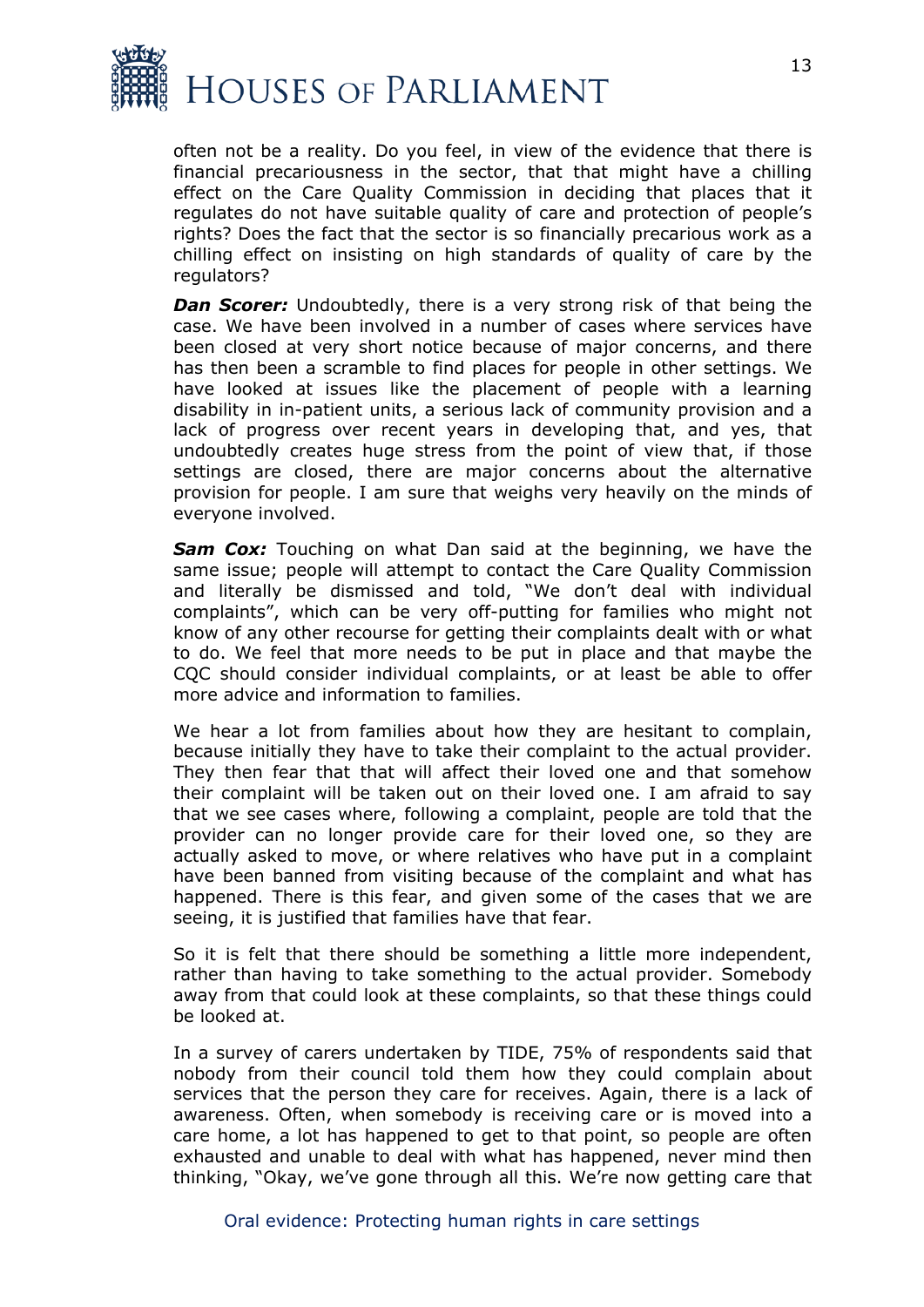

we're not happy with. What do we do about this?" There needs to be a lot more in place to help and support people to know how to get their rights achieved and how to get these things looked at when they come up, and as quickly as possible.

**Chair:** Basically, you are saying that it is not just about the potential impact on the regulator and the worry about closing a home and what will happen to the residents if an inadequate or unsafe home is closed, but the chilling effect on relatives fearing that there might be retribution or that the resident might be excluded from the care home and then go out of the frying pan into the fire. The difficult of enforcing rights is very much in that context. You have both made that very clear indeed.

Q24 **Baroness Massey of Darwen:** Good afternoon and welcome. I am a Labour peer in the House of Lords. My question is about community support and its relevance to choice and rights. Sam and Dan have both referred to communities, and I am aware that Mencap, the Alzheimer's Society and others are concerned about community involvement. Dan mentioned that Mencap has 400 local groups. What can be done to improve community support for people with dementia or learning difficulties and/or autism?

*Dan Scorer:* In relation to the group of people I mentioned earlier, people with a learning disability and autistic people in in-patient units, community support is absolutely vital and has been one of the things that has held back the programme of work by NHS England, the Department of Health and others over recent years, because the community support is simply not in place. On the positive side, the Department of Health and Social Care will release, probably by the end of March, a new crossgovernment action plan on building the right support. The focus on community provision is going to be a key aspect in that.

Over recent years, there has been more focus on this, with the Government making a community discharge fund available to support the development of community services for people with a learning disability, autistic people coming out of in-patient units, and more capital grants from NHS England to develop housing options. The focus has been on closing beds in units and not adequately on developing those community services. For us now, the Health and Care Bill and the placing of integrated care systems on a statutory footing is a key opportunity to address this, because the pooling of budgets and the integration of health and social care services just has not happened.

One of the things we have been calling for during the passage of the Bill is for the Government to honour their commitment that integrated care boards will have a lead executive for autism and learning disability who will, in the area, champion the development of community services and meet the commitment to develop that support for autistic people and people with a learning disability so that they can leave in-patient settings and resettle in the community and that a new generation of people does not go into those units. If we have that leadership, the pooling of budgets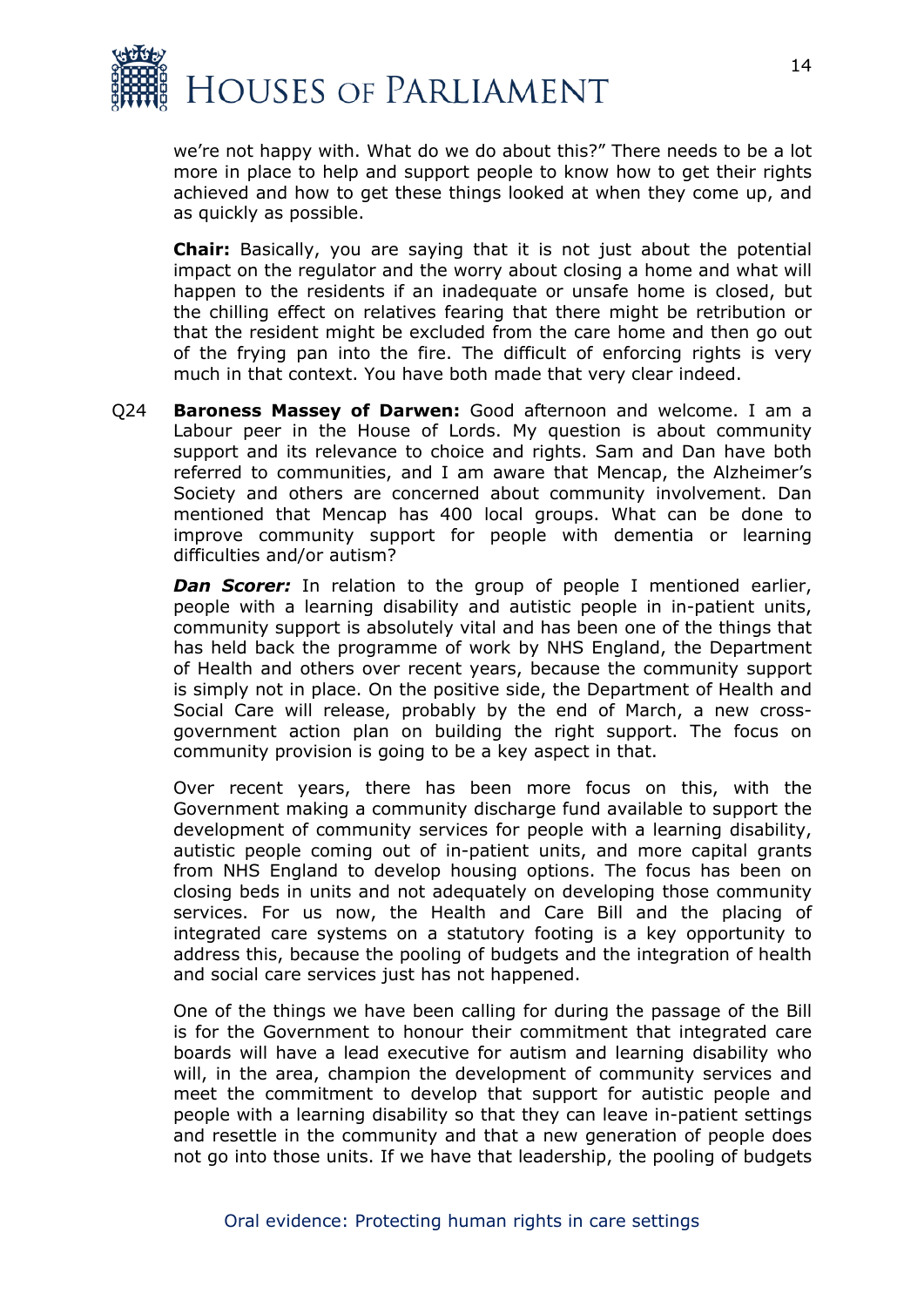

and that focus on this agenda, we have a key opportunity now for the benefits of integrated care systems to be realised.

#### **Baroness Massey of Darwen:** Who sets up local groups?

**Dan Scorer:** Many of our local groups, which are independent organisations, were set up by family members. Many are 50 or 60 years old. They range from small volunteer-level organisations through to large regional organisations with multi-million-pound turnovers that deliver services themselves.

**Sam Cox:** I have mentioned a few times community support, community care and people with dementia. Again, just to reiterate, one of the biggest concerns for us is ensuring that the person is at the centre of that. So, for us, if community support is to be looked at at any point, it needs to be about what the person with dementia themselves needs and wants in order to live a full life, because every person is different. We recognise that and the Care Act recognised that, and we need that to come to fruition. We need to ensure that that community support is about ensuring that the person can live the life they want.

Since the pandemic, polling that we have done has indicated that more people are less inclined now to look at residential care or to look at it for themselves or their loved ones, which means that domiciliary care and care in the community in people's own homes are becoming more and more popular. Again, it needs to be a choice that people can make and have and that the support is there to enable people to live at home for as long as they want to and for that to be a real option for people. That is coming out again and again for people with dementia, and it is really important to them.

**Baroness Massey of Darwen:** Are there ways in which community support could be improved? If so, how?

*Sam Cox:* To start with, it needs to be looked at properly and reviewed, and that review needs to start by asking people with dementia what they want. Again, at the moment, we are hearing from people that the community support they are offered is everyday basic, essential care, so it is just about washing, dressing and eating, and not about accessing their community. It is not about saying, "Okay, you like to go for a game of tennis. Let's make sure you can still go and have your game of tennis". It needs to be more than that. Well-being and mental health are a lot more than just being able to eat, get up, get washed and get dressed every day. They are a lot more important.

Again, we are talking about rights. Article 8 is about having the autonomy, control and dignity to be able to live your everyday life. Community support needs to go back to that. It needs to look at what people individually want out of their life and what it means to them to live a good life.

**Chair:** Thank you very much indeed. That is the final question for this